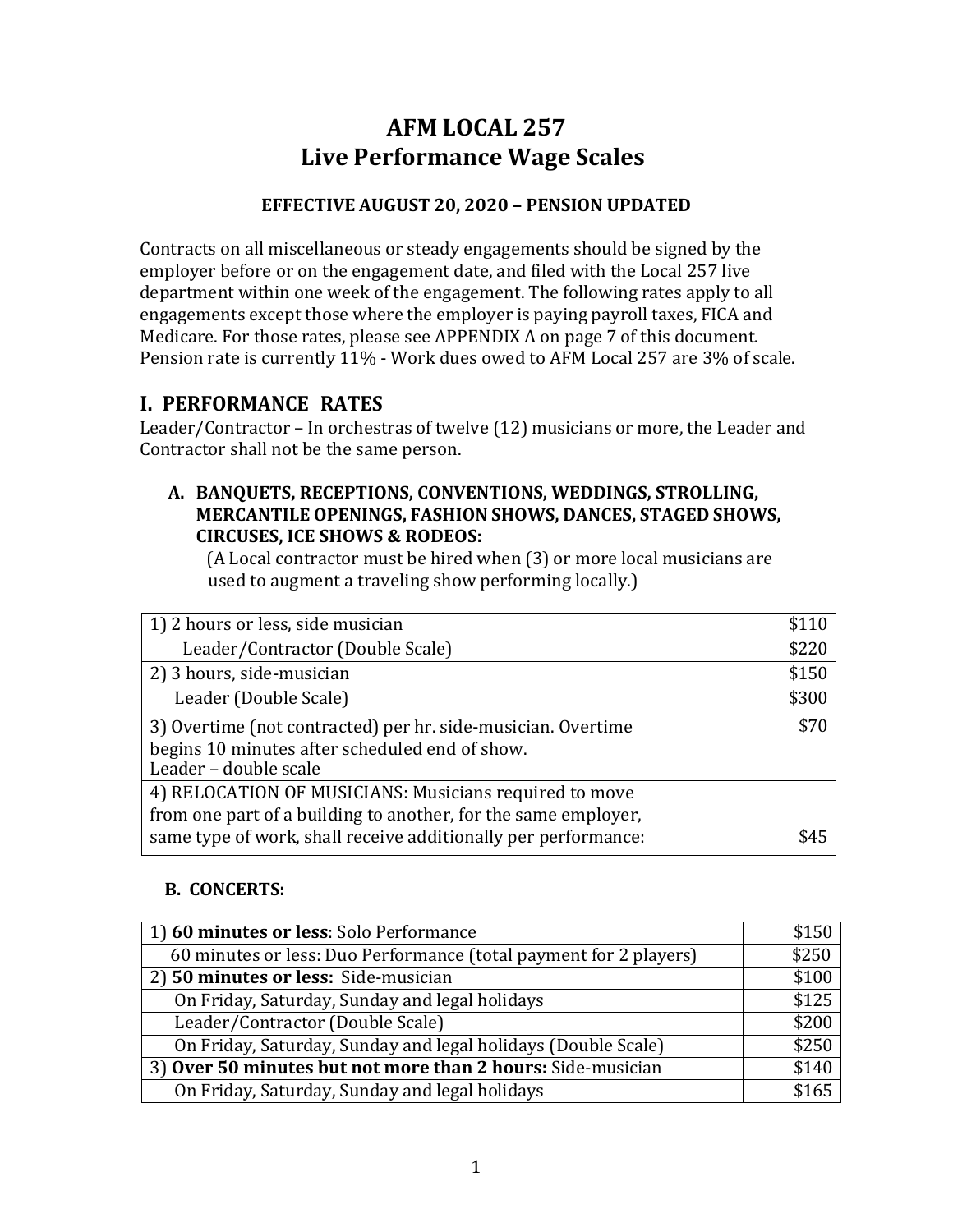| Leader/Contractor (Double Scale)                                                                                             | \$280 |
|------------------------------------------------------------------------------------------------------------------------------|-------|
| On Friday, Saturday, Sunday and legal holidays (Double Scale)                                                                | \$330 |
| 4) Overtime: Overtime begins 10 minutes after scheduled end of show.<br>(Rate is for each add'l 15 minutes - dbl for leader) |       |
| Side-musician                                                                                                                | \$35  |
| Leader/Contractor                                                                                                            | \$70  |
| 5) Free Metro Parks Concerts w/ 11 or more players: (leader - dbl                                                            |       |
| scale)                                                                                                                       | \$90  |
| Under 50 minutes: Side-musician                                                                                              | \$120 |
| 50 minutes - 2 hrs: Side-musician                                                                                            | \$30  |
| Overtime (per 15 minutes)                                                                                                    |       |

## **C. STAGED BALLET AND STAGED OPERA (per show, not to exceed 3 hours):**

| 1) Side-musician                                                        | \$196.83 |
|-------------------------------------------------------------------------|----------|
| Principal (125%)                                                        | \$246.04 |
| Leader/Contractor (Double Scale)                                        | \$396.66 |
| 2) Overtime: Straight time-and-a half $(1\frac{1}{2})$ of Side-musician |          |
| rate computed in 15-minute increments. Overtime begins 10               |          |
| minutes after scheduled end of show.                                    |          |
| 3) On-Stage: Musicians required to perform on stage, as to be           |          |
| a visual part of the production, shall be paid an additional            |          |
| \$28.75 per performance                                                 | \$28.75  |
| 4) Backstage: Musicians required to play backstage as well as           |          |
| in the pit shall be paid an additional \$28.75 per performance          | \$28.75  |
| 5) Pension: 11% of Scale paid to the AFM-EP Fund on behalf              |          |
| of each musician.                                                       |          |

# **D. MUSICAL THEATER/BROADWAY SHOWS (per show, not to exceed 3 hours):**

| 1) a. Large Venues: Side-musician                                            | \$155          |
|------------------------------------------------------------------------------|----------------|
| 1) b. <b>Small Venues</b> (less than 350 seats): Side-musician               | \$120          |
| Doubling (Small Venues only)                                                 | 10% per double |
| (Note: All other rates are the same for large and small venues)              |                |
| Concertmaster (responsible musician designated by contractor)                | 125%           |
| Leader/Contractor                                                            | Double Scale   |
| Lead Trumpet (at discretion of contractor)                                   | 110%           |
| 2) Overtime: Straight time-and-a-half $(1\frac{1}{2})$ of Side-musician rate |                |
| computed in 15-minute increments. Overtime begins 10 minutes                 |                |
| after scheduled end of show.                                                 |                |
| 3) On Stage: Musicians required to perform on stage, as well as              | \$35           |
| in the pit shall be paid an additional \$30 per performance                  |                |
| 4) Backstage: Musicians required to play backstage as well as in             | \$35           |
| the pit shall be paid an additional \$30 per performance                     |                |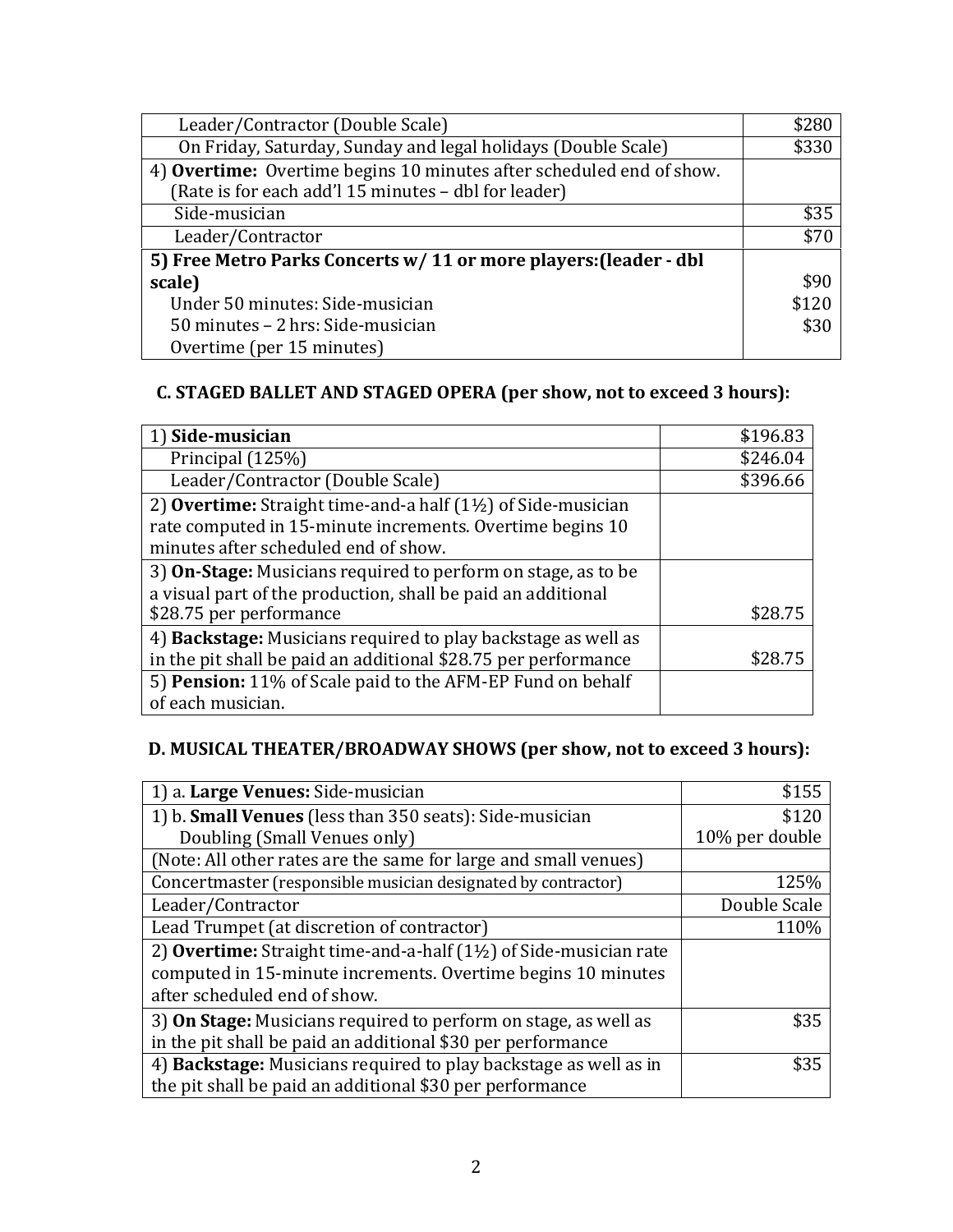| 5) Parking Stipend: Payable in the absence of reimbursed or          | \$10/day |
|----------------------------------------------------------------------|----------|
| free parking.                                                        |          |
| 6) <b>Pension:</b> 11% of Scale paid to the AFM-EP Fund on behalf of |          |
| each musician.                                                       |          |

# **II. REHEARSAL RATES – (Note: Doubling also applies to rehearsals)**

**A. BANQUETS, RECEPTIONS, CONVENTIONS, WEDDINGS, STROLLING, MERCANTILE OPENINGS, FASHION SHOWS, DANCES, STAGED SHOWS, CIRCUSES, ICE SHOWS & RODEOS AND CONCERTS:** (A local contractor must be hired when (3) or more local musicians are used to augment a traveling show performing locally)

| Side-musician, per hour (2 hour minimum)                   | \$45/hr |
|------------------------------------------------------------|---------|
| Leader/Contractor (Double scale)                           | \$90/hr |
| Additional time prorated at scale per 15-minute period (s) |         |

#### **B. STAGED BALLET AND STAGED OPERA (per hour, three hour minimum):**

| 1) Side-musician                                                                                                                                                                                                                                           | \$65.61  |
|------------------------------------------------------------------------------------------------------------------------------------------------------------------------------------------------------------------------------------------------------------|----------|
| Principal (125%)                                                                                                                                                                                                                                           | \$82.01  |
| Leader/Contractor (Double Scale)                                                                                                                                                                                                                           | \$131.22 |
| 2) Overtime: Straight time-and-a-half $(1 \frac{1}{2})$ of Side-musician rate<br>computed in 15-minute increments. Overtime begins after 3 hours of<br>consecutive rehearsal without a break, or after multiple rehearsals<br>totaling 6 hours in one day. |          |
| 3) Pension: 11% of Scale paid to the AFM-EP Fund on behalf of each                                                                                                                                                                                         |          |
| musician.                                                                                                                                                                                                                                                  |          |

#### **C. MUSICAL THEATER, BROADWAY SHOWS (per hour, three-hour minimum):**

| 1) a. Large Venues - Side-musician:                             |              |
|-----------------------------------------------------------------|--------------|
| 1) b. <b>Small Venues</b> (less than 350 seats):                | \$35/hr      |
| Concertmaster/(responsible musician designated by contractor)   | 125%         |
| Leader/Contractor                                               | Double scale |
| Lead Trumpet (at discretion of contractor)                      | 110%         |
| 2) Overtime: Straight time-and-a-half $(1\frac{1}{2})$ of Side- |              |
| musician rate computed in 15-minute increments.                 |              |
| Overtime begins after 3 hours of consecutive rehearsal          |              |
| without a break, or after multiple rehearsals totaling 6        |              |
| hours in one day                                                |              |
| 3) Pension: 11% of Scale paid to the AFM-EP Fund in             |              |
| behalf of each musician.                                        |              |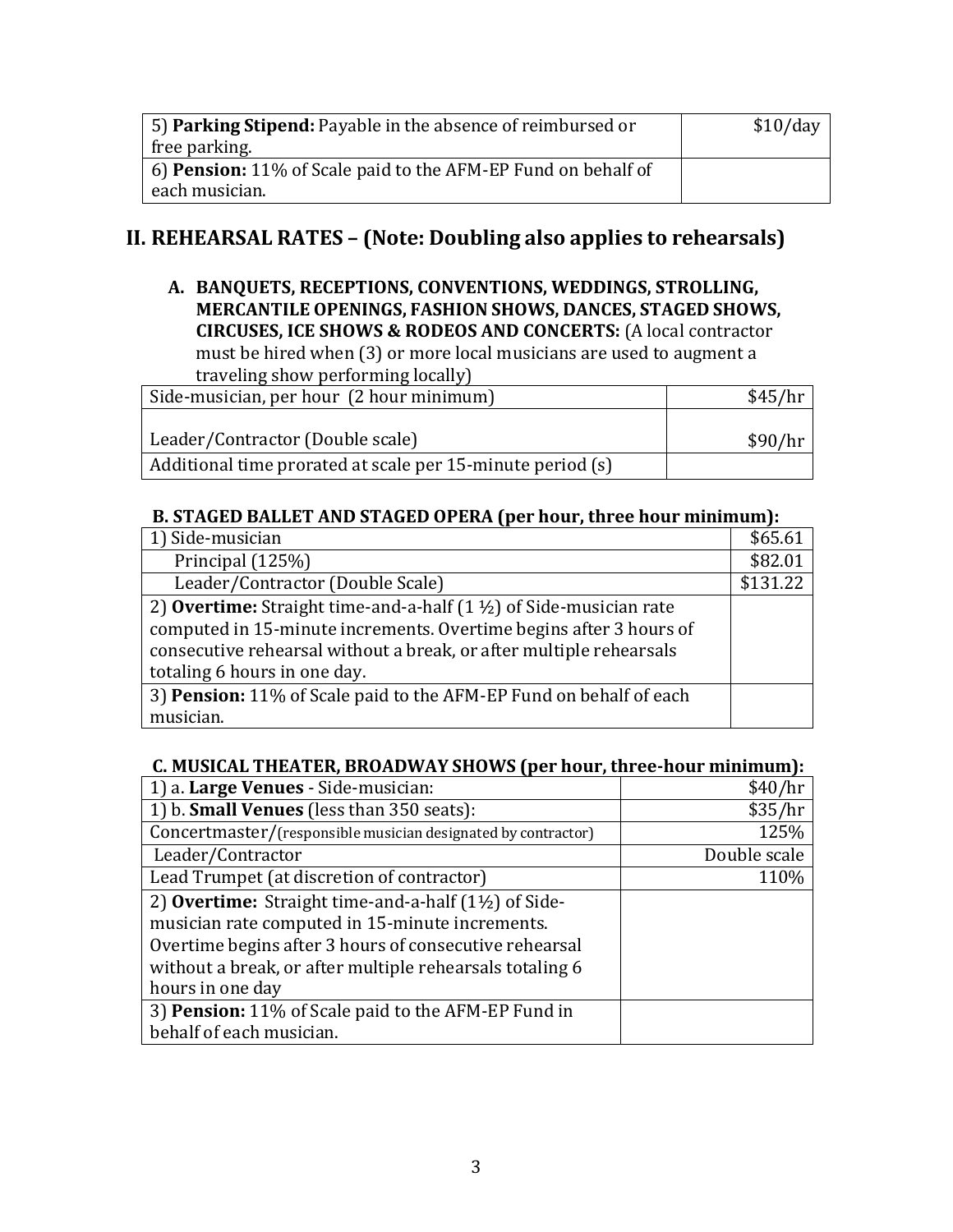### **D. REHEARSAL/AUDITION INSTRUMENTALIST: Instrumentalist, alone, rehearsing singers and/or dancers for live show:**

| Per hour (minimum 2 hours) |  |
|----------------------------|--|
|                            |  |

# **III. HOLIDAY RATES: ADDITIONAL, PER PERSON**

| A. EASTER, JULY 4, THANKSGIVING DAY, & FROM           |                         |
|-------------------------------------------------------|-------------------------|
| DEC. 1 THROUGH JAN. 1                                 |                         |
| [EXCEPT DEC. 25 & 31]                                 |                         |
|                                                       | 125% of applicable rate |
| <b>B.</b> DEC. 24, 25 & 31 [ALSO DEC. 30 WHEN DEC. 31 |                         |
| <b>FALLS ON SUNDAY</b>                                | Double scale            |
|                                                       |                         |

# **IV. CARTAGE**

| A. Accordion, Tuba, All Amplifiers, Chimes, Vibraphone, Baritone        | \$15.00 |
|-------------------------------------------------------------------------|---------|
| Saxophone, Bass Saxophone, Cello, Steel Guitar, Equipment Rack,         |         |
| Contrabassoon, Single-Keyboard Electric Keyboard, Contra Bass           |         |
| Clarinet.                                                               |         |
| <b>B.</b> Drum Kit (snare, Cymbals, bass drum, etc. as standard outfit) | \$30.00 |
| C. Harp, Timpani, Double Keyboard, String Bass incl. amp, Marimba       | \$35.00 |
| Total cartage required for engagements must be added to contract        |         |
| and paid to players. No cartage payment is required when                |         |
| transportation for instruments is furnished or leader, contractor or    |         |
| employer makes mileage payments to drivers. Cartage, including          |         |
| third party cartage companies, must be paid on equipment and            |         |
| instruments required by orchestration or requested by leader,           |         |
| contractor, or employer.                                                |         |

# **V. DOUBLING (applies to performances and rehearsals)**

**A.** Any combination of two instruments within the following instrument groups, or from separate groups listed below, is to be considered as one double. Additional instruments beyond these two shall be considered additional doubles.

- 1. All Woodwinds
- 2. All Trombones, Horns, Tubas
- 3. All Trumpets, Flugelhorns
- 4. Mallet Instruments: Xylophone, Bells, Chimes, Marimbas, Vibes
- 5. Piano, Organ, Synthesizer, Celeste, Accordion
- 6. All Strings (see C below)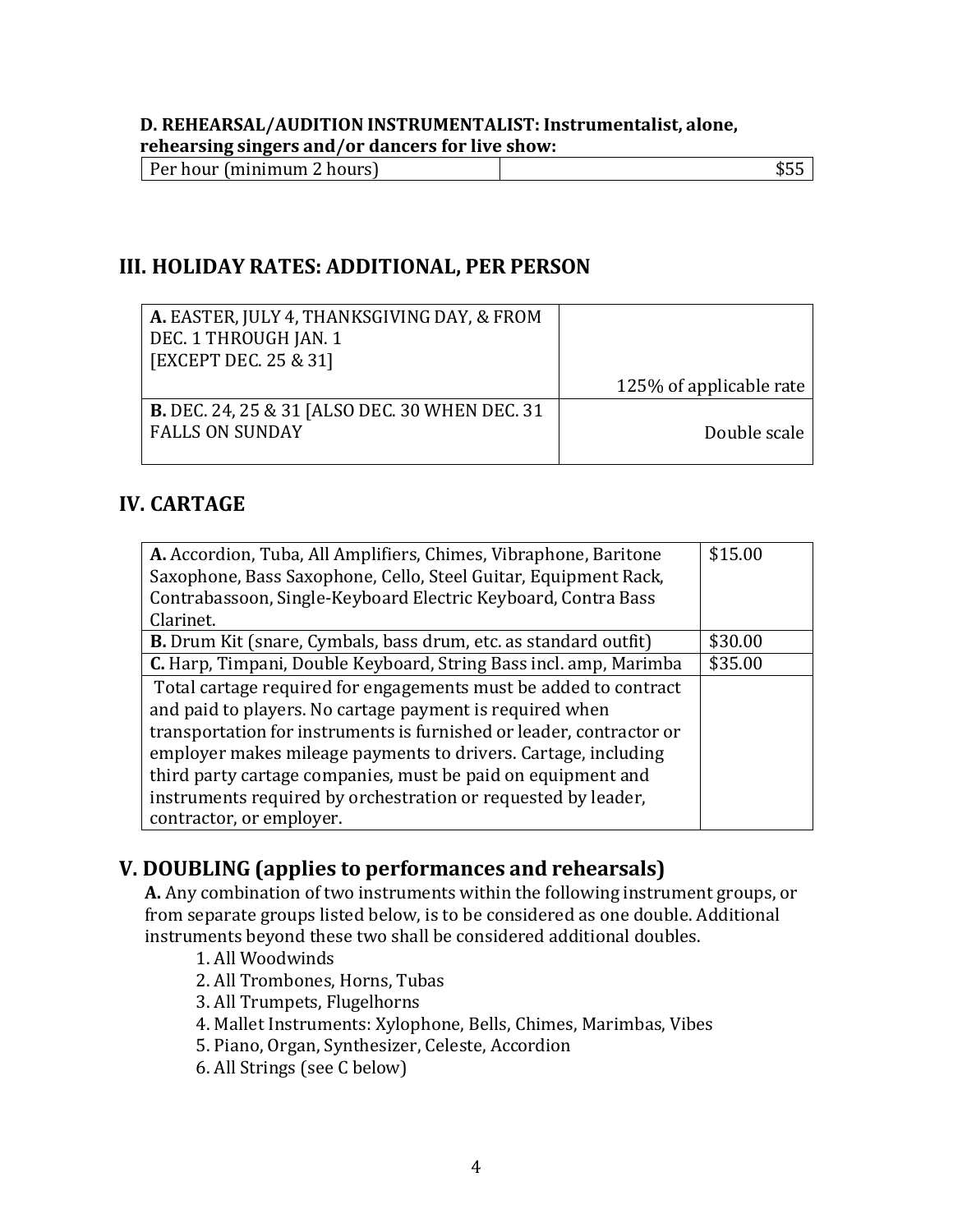**B.** Any combination of two instruments from separate groups listed below will be considered one double. Additional instruments beyond these two shall be considered additional doubles.

1.Drummer's standard outfit consisting of bass drum, snare drum, cymbals, small traps, and tom toms (when used as part of a standard drum kit)

2. Timpani

- 3. Ethnic Rhythm Instruments i.e. conga, djembe, cajon, etc.
- 4. Mallet Instruments
- 5. Electronic Percussion
- **C.** Any combination of two instruments listed below will be considered one double. (Additional Instruments will be considered additional doubles) Electric Guitar, Acoustic Guitar, Banjo, Mandolin, Sitar, String Bass, Electric Bass, Steel Guitar, Baritone Guitar, Violin/Fiddle, Viola, Cello, Harp, Autoharp, Dobro, Dulcimer, Ukelele, Harmonica.
- **D.** 1st Double: Add'l. 20% of scale Each add'l double: Add'l 15% of scale
- **E.** Small Venue Musical Theater/Broadway Shows: Add'l 10% for each double

#### **F.** Keyboards

1. (a) Doubling: Each additional acoustic/electronic keyboard – Add'l 20% (b) Patches: Each family (ww/br/str/perc) of instruments simulated will be paid an additional double per family.

2. Restrictions: No simulated guitar, banjo, mandolin, dobro, steel guitar, or bass permitted. No simulation of any instrument is permitted unless at least one member of that family of instruments is hired (i.e., no string, woodwind, brass, or percussion solos may be simulated unless a string, woodwind, brass, or percussion player is hired.)

## **VI. Intermissions and Breaks**

Rehearsals and Performances – Minimum of 10 minutes per hour, taken as purchaser or leader desires except at beginning or end of engagement.

## **VII. Travel Rates and Conditions**

**A.** Add'l Scale Wages for Out of Nashville engagements – Extra per person

| Over 25 & up to 50 miles roundtrip                 | \$20                            |
|----------------------------------------------------|---------------------------------|
| Over 50 & up to 90 miles roundtrip                 | \$30                            |
| Over 90 & up to 150 miles roundtrip $\frac{1}{50}$ |                                 |
| Over 150 Miles roundtrip                           | GSA standard per mile x mileage |

**B. Jackson/Branson MO/KY/IN:** Members residing in the areas of Jackson, TN; Paducah, Hopkinsville, Bowling Green, Henderson, Owensboro and Madisonville, KY; and Evansville and Vincennes, IN may regard those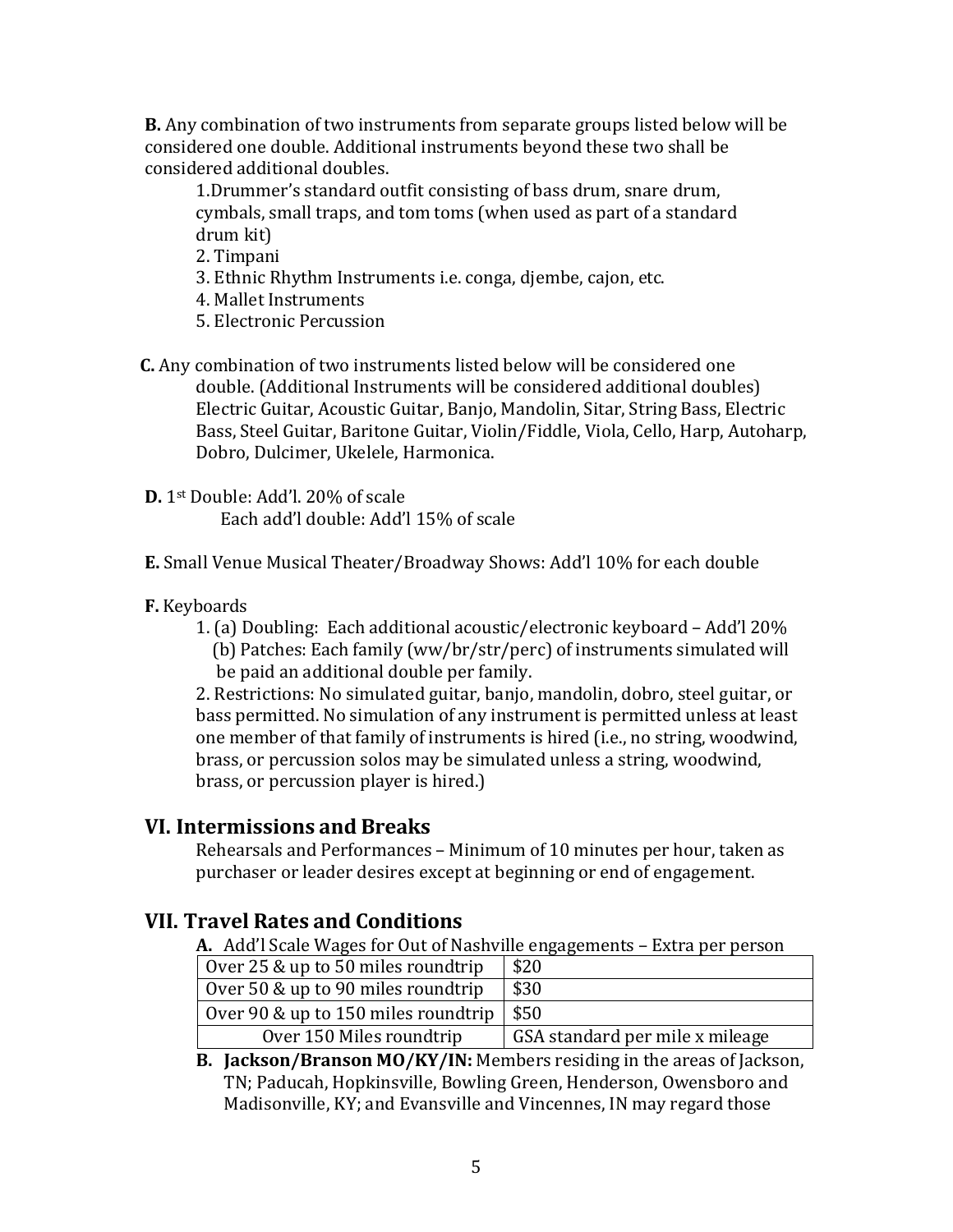cities, respectively, as primary points-of origin, and may apply the rates applicable to Nashville originated dates.

- **C. Overnight Engagements:** Meals and Hotel/Motel accommodations must be furnished in addition to scale wages.
- **D. Transportation:** Must be furnished or the current established mileage rate by the General Services Administration per mile, per car (to and from engagement) must be added to contract and paid to driver.

## **VIII. Cancellation of Engagements: by leader/contractor/employer or by member/side-musician.**

- **A. Single Engagements:** Members accepting and/or Leaders employing member on single engagements must be give six (6) days notice to cancel unless due to illness or the acceptance of a steady engagement.
- **B. Steady Engagements:** Members offering or members accepting a steady engagement must give two (2) weeks notice to cancel employment. Such notice becomes effective at the start of the next work week.
- **C. Dec. 31 engagements (and Dec. 24, 25, Dec. 30, when Dec. 31 falls on Sunday)** Member/Leader/Contractor/Employer employing or member accepting a New Year's Eve engagement Oct. 31st, or later, may not cancel the employment except by mutual agreement.

## **IX. Singers, Entertainers and other Performing Artists (furnished by Contractors or Leaders)** Must be charged for and included in contract at no less than side-musician rate for the engagement.

## **X. Writer's Nights**

**A.** Contracts are to be filed when there is an Admission Charge, Cover Charge, and/or Minimum Charge required.

| Writer/Leader/Member | \$65 |
|----------------------|------|
| Side-musician        | \$55 |

**B.** No contract needs to be filed when there is No Admission, No Cover Charge, and/or No Minimum Charge required.

- 1. Thirty (30) minutes or less, per songwriter, performing original material.
- 2. Sunday through Thursday all hours
- 3. Friday and Saturday before 9 p.m.
- **XI. Work Dues:** Work Dues on all engagements shall be due and payable no later than the fifteenth (15th) day of the month following the month during which the services were charged. (See AFM and Local 257 By-Laws).
- **XII. Benefit Performances:** Prior approval must be obtained from the office of the President of AFM Local 257.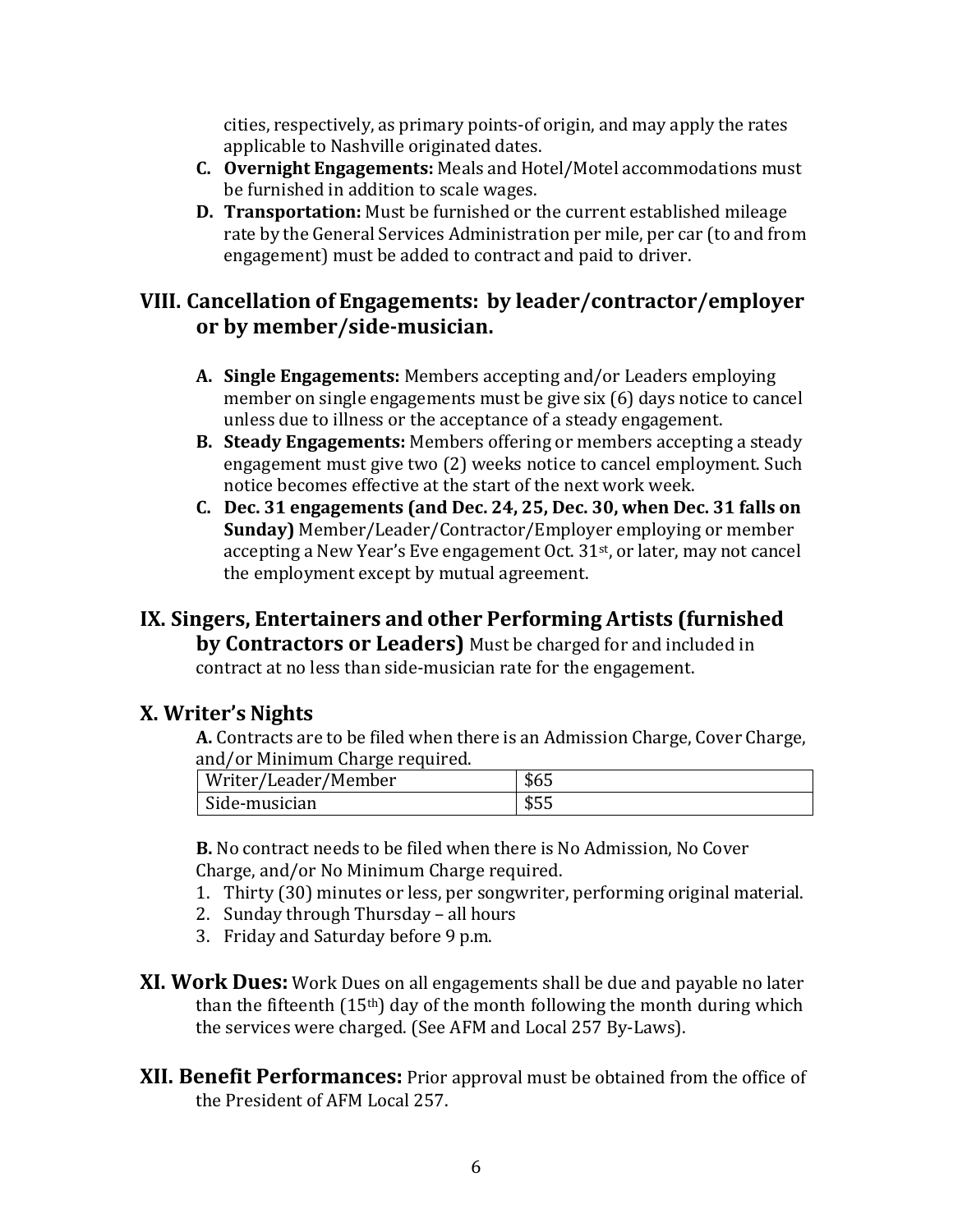# **APPENDIX A**

# **These scales are discounted 15% and ONLY APPLY when employer is paying payroll taxes, FICA and Medicare musicians on all musicians. The Regular Wage Scale and Pension rates apply in ALL other cases.**

## **I. PERFORMANCE RATES**

Leader/Contractor – In orchestras of twelve (12) musicians or more, the Leader and Contractor shall not be the same person.

#### **A. BANQUETS, RECEPTIONS, CONVENTIONS, WEDDINGS, STROLLING, MERCANTILE OPENINGS, FASHION SHOWS, DANCES, STAGED SHOWS, CIRCUSES, ICE SHOWS & RODEOS:**

(A Local contractor must be hired when (3) or more local musicians are used to augment a traveling show performing locally.)

| 1) 2 hours or less, side musician                                                                                                                                                       | \$94  |
|-----------------------------------------------------------------------------------------------------------------------------------------------------------------------------------------|-------|
| Leader/Contractor (double scale)                                                                                                                                                        | \$187 |
| 2) 3 hours, side-musician                                                                                                                                                               | \$128 |
| Leader (double scale)                                                                                                                                                                   | \$256 |
| Overtime (not contracted) per hr, side-musician                                                                                                                                         | \$61  |
| 3) RELOCATION OF MUSICIANS: Musicians required to<br>move from one part of a building to another, for the<br>same employer, same type of work, shall receive<br>additionally per person | \$38  |

#### **B. CONCERTS:**

| 60 minutes or less: Solo Performance                        | \$127.50 |
|-------------------------------------------------------------|----------|
| 60 minutes or less: Duo Performance                         | \$212.50 |
| 2) 50 minutes or less: Side-musician                        | \$85     |
| On Friday, Saturday, Sunday and legal holidays              | \$106    |
| Leader/Contractor                                           | \$170    |
| On Friday, Saturday, Sunday and legal holidays              | \$212    |
| 3) Over 50 minutes but not more than 2 hours: Side Musician | \$119    |
| On Friday, Saturday, Sunday and legal holidays              | \$140    |
| Leader/Contractor                                           | \$238    |
| On Friday, Saturday, Sunday and legal holidays              | \$280    |
| 4) Overtime: Each add'l 15 minutes                          |          |
| Side-musician                                               | \$30     |
| Leader/Contractor                                           | \$60     |
| 5) Free Metro Parks Concerts w/ 11 or more musicians        |          |
| 50 minutes or less                                          | \$80     |
| 50 minutes to 2 hours                                       |          |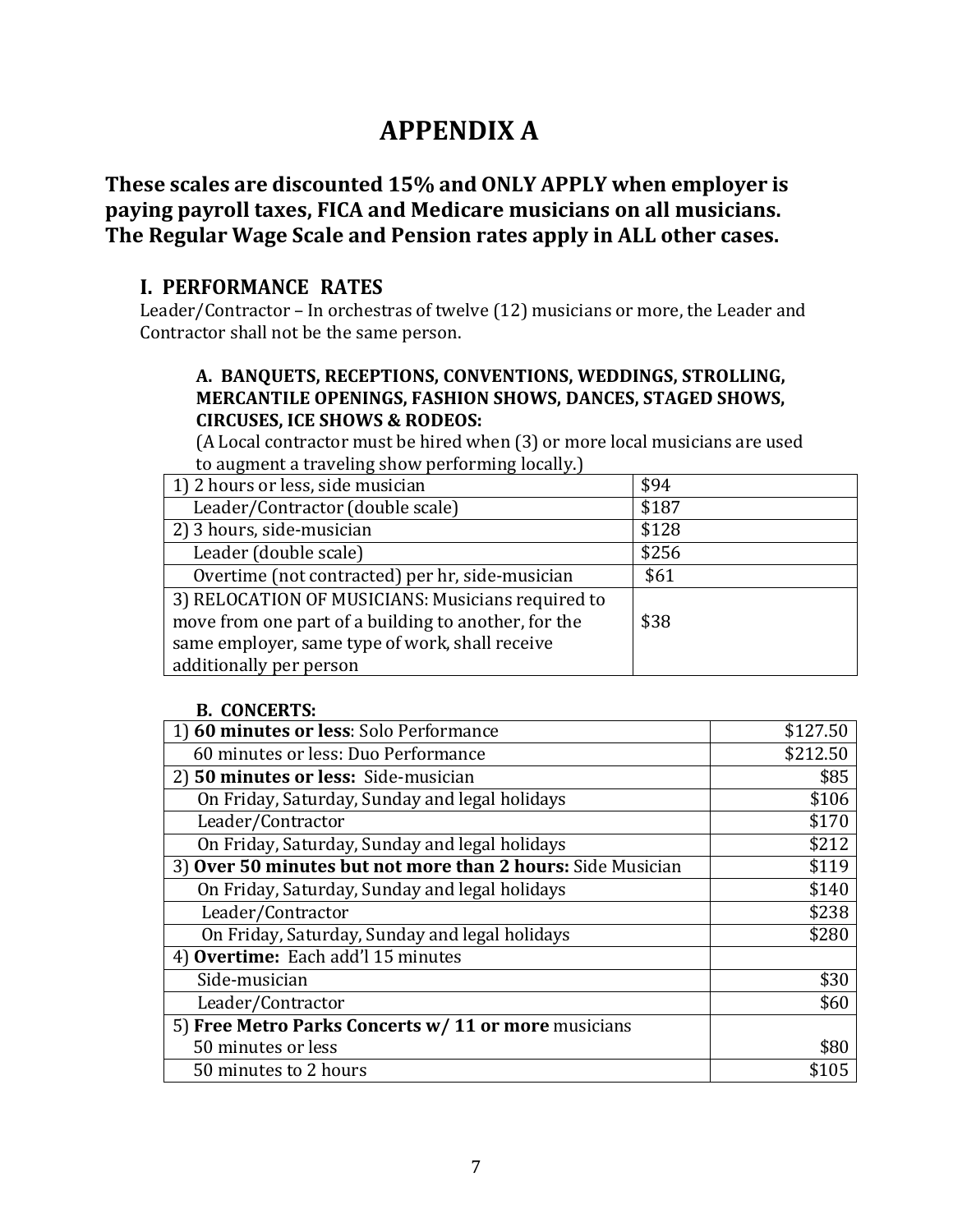## **C. STAGED BALLET AND STAGED OPERA (per show, not to exceed 3 hours):**

| 1) Side-musician                                                                | \$170.45 |
|---------------------------------------------------------------------------------|----------|
| Principal                                                                       | 125 %    |
| Leader/Contractor                                                               | 200 %    |
| 2) <b>Overtime:</b> Straight time-and-a half $(1 \frac{1}{2})$ of Side-musician |          |
| rate computed in 15-minute increments                                           |          |
| 3) On-Stage: Musicians required to perform on stage, as to be                   |          |
| a visual part of the production, shall be paid an additional                    |          |
| \$25.00 per performance                                                         |          |
| 4) Backstage: Musicians required to play backstage as well as                   |          |
| in the pit shall be paid an additional \$25.00 per performance                  |          |
| 5) Pension: 11% of Scale paid to the AFM-EP Fund in behalf of                   |          |
| each musician.                                                                  |          |

## **D. MUSICAL THEATER, BROADWAY SHOWS (per show, not to exceed 3 hours):**

| 1) a. Large Venues - Side-musician:                                     | \$132          |
|-------------------------------------------------------------------------|----------------|
| 1) b. <b>Small Venues</b> (less than 350 seats) Side-musician:          | \$102          |
| Doubling                                                                | 10% per double |
| (Note: All other rates are the same for large and small venues)         |                |
| Leader/Contractor                                                       | Double Scale   |
| Concertmaster (responsible musician designated by contractor)           | 125%           |
| 2) Overtime: Straight time-and-a-half $(1\frac{1}{2})$ of Side-musician |                |
| rate computed in 15-minute increments                                   |                |
|                                                                         |                |
| 3) On Stage: Musicians required to perform on stage, as well            | \$30           |
| as in the pit shall be paid an additional \$30 per performance          |                |
| 4) Backstage - Musicians required to play backstage as well             | \$30           |
| as in the pit shall be paid an additional \$30 per performance          |                |
| 5) Pension: 11% of Scale paid to the AFM-EP Fund in behalf              |                |
| of each musician.                                                       |                |

# **SEE NEXT PAGE FOR APPENDIX A, SECTION II - REHEARSAL RATES**